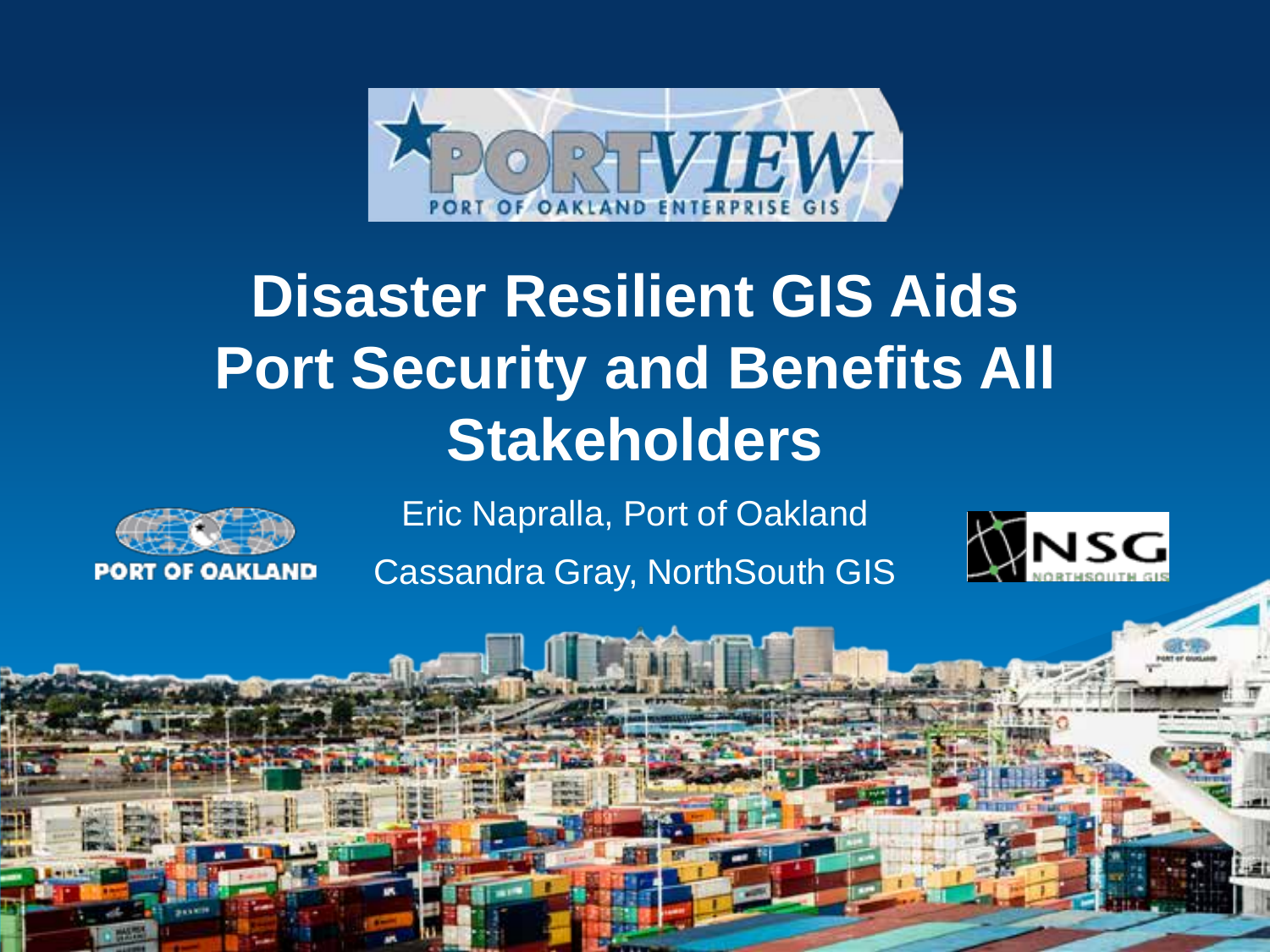### **The Port of Oakland at a Glance**



- **Enterprise agency of the City of Oakland, est. 1927**
- **Separate Budget and no local tax dollars**
- **State Lands Trustee responsible for maintaining and managing lands for the benefit of California**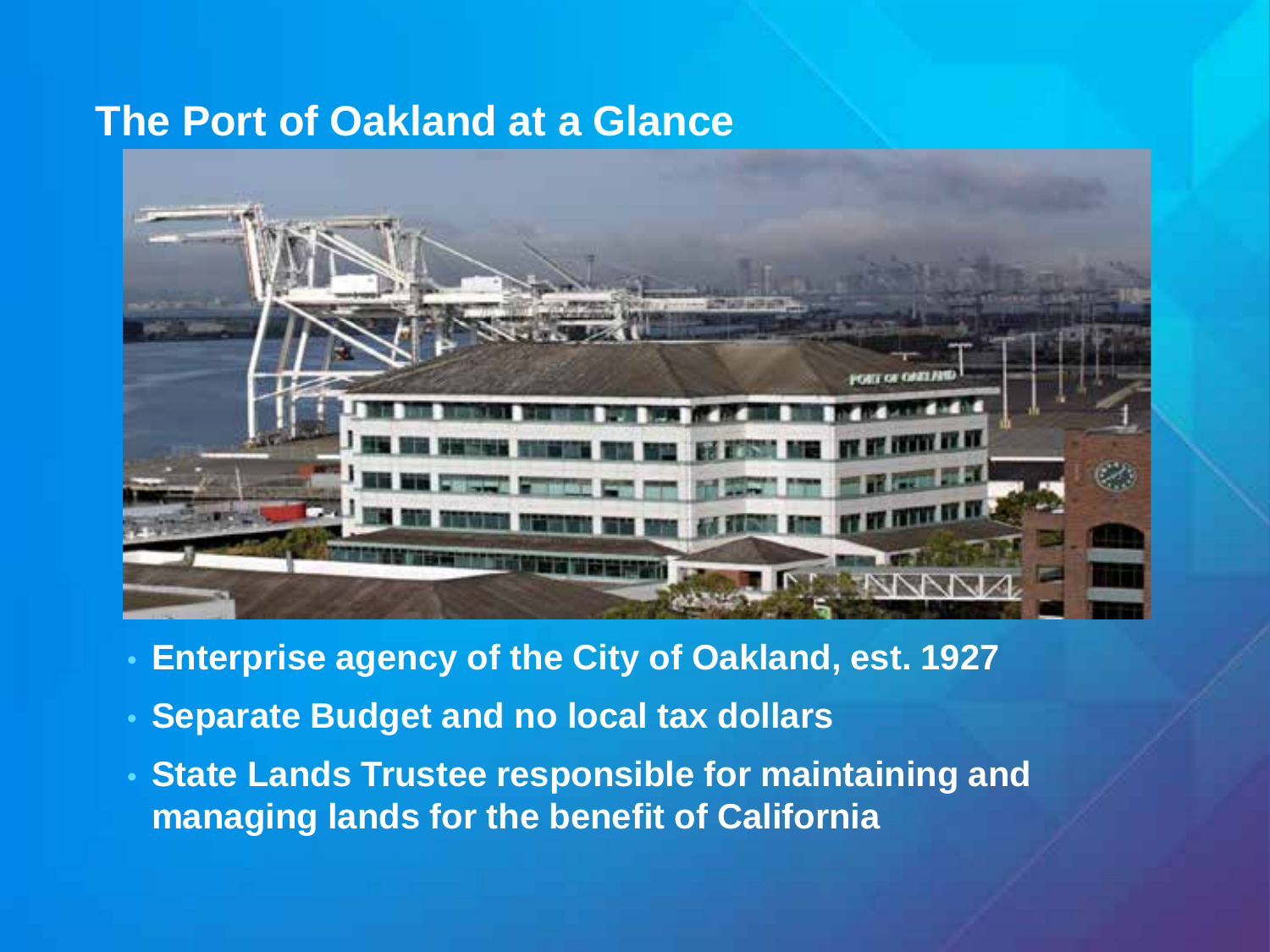

### **Broad Jurisdiction**



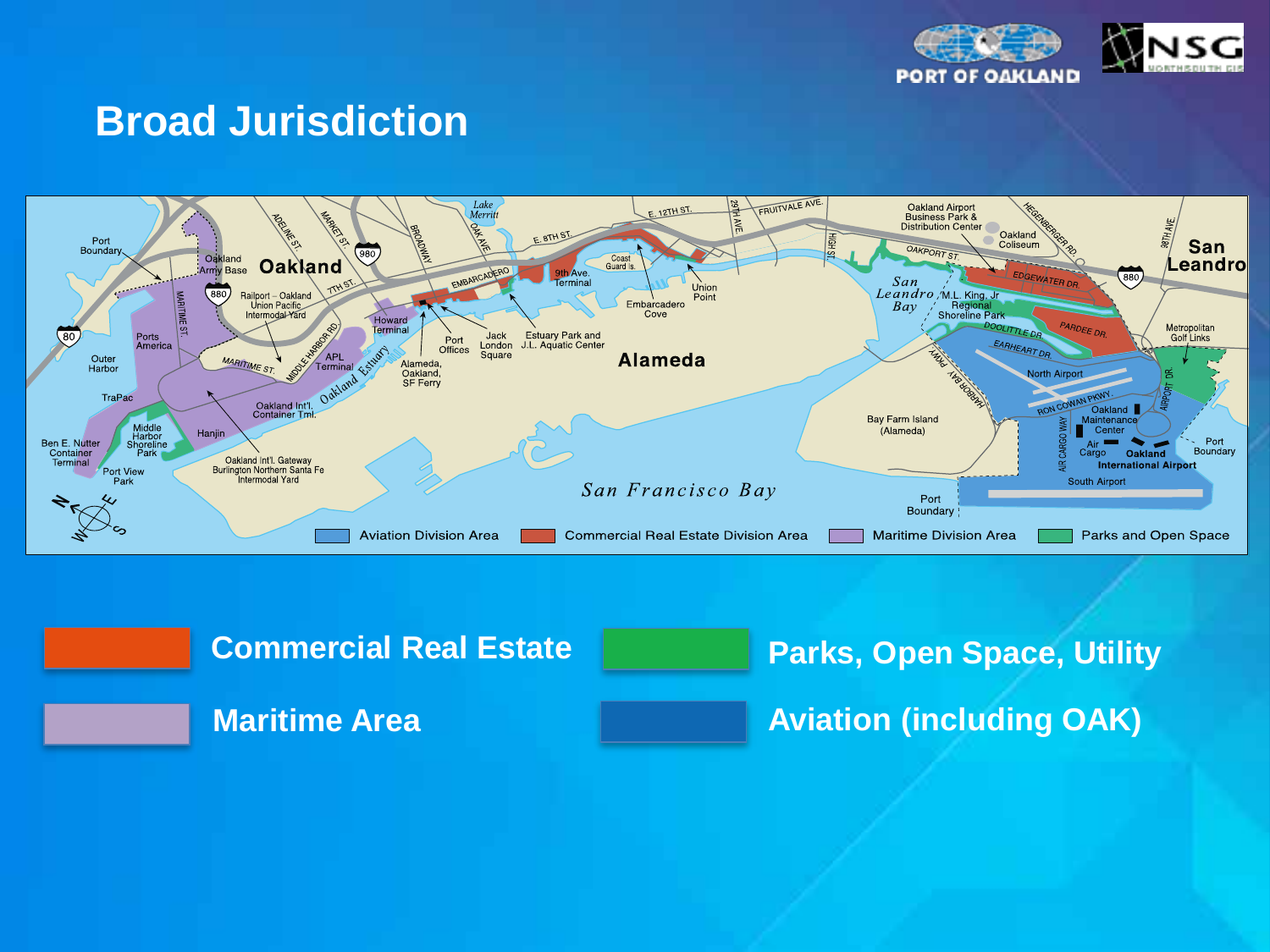

### **Maritime Division**



- § Only major seaport for Northern California, handling **99% of regional containerized goods**
- § Ranked 7 in US container traffic (2013)
	- § Nearly 200 employees, \$140M revenues
	- § 2.39M TEUs (twenty foot equivalent units), totaling more than **\$40B goods** in 2014
- § Top **Import Commodities** (by volume): furniture, glass and glassware, machinery & equipment
- § Top **Export Commodities** (by volume): wood pulp, fruits and nuts, refrigerated meat, beverages and spirits
- § Powers nearly **40% of the 73,565 regional jobs** generated by the Port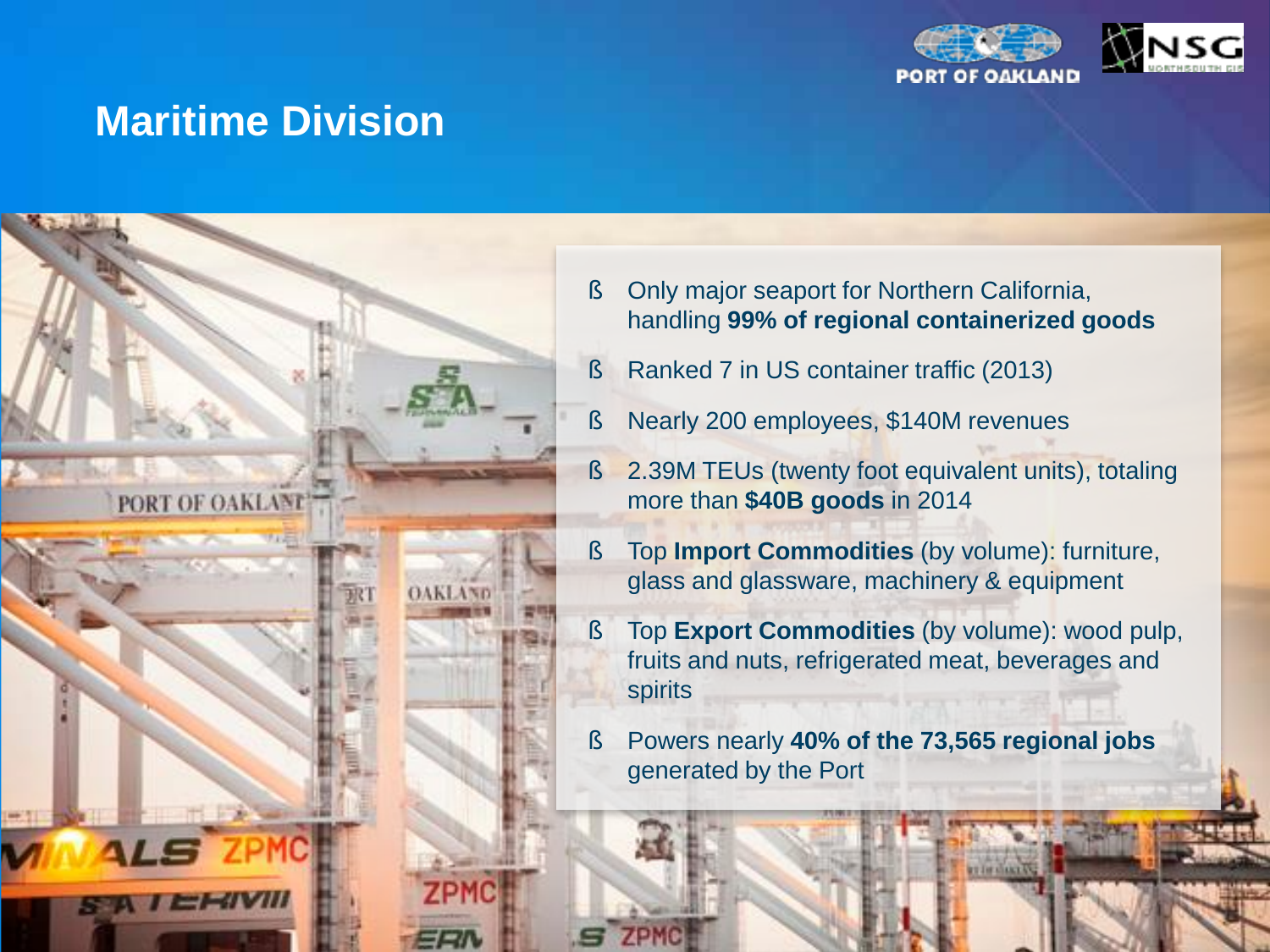

# **Challenges**

- **Very small in-house security staff**
- **Most security performed by tenants and by City, County and USCG**
- **Needed tools to collaborate and communicate effectively and quickly**
- **Civic environment known historically for activism**
- **Physical location prone to natural disasters**

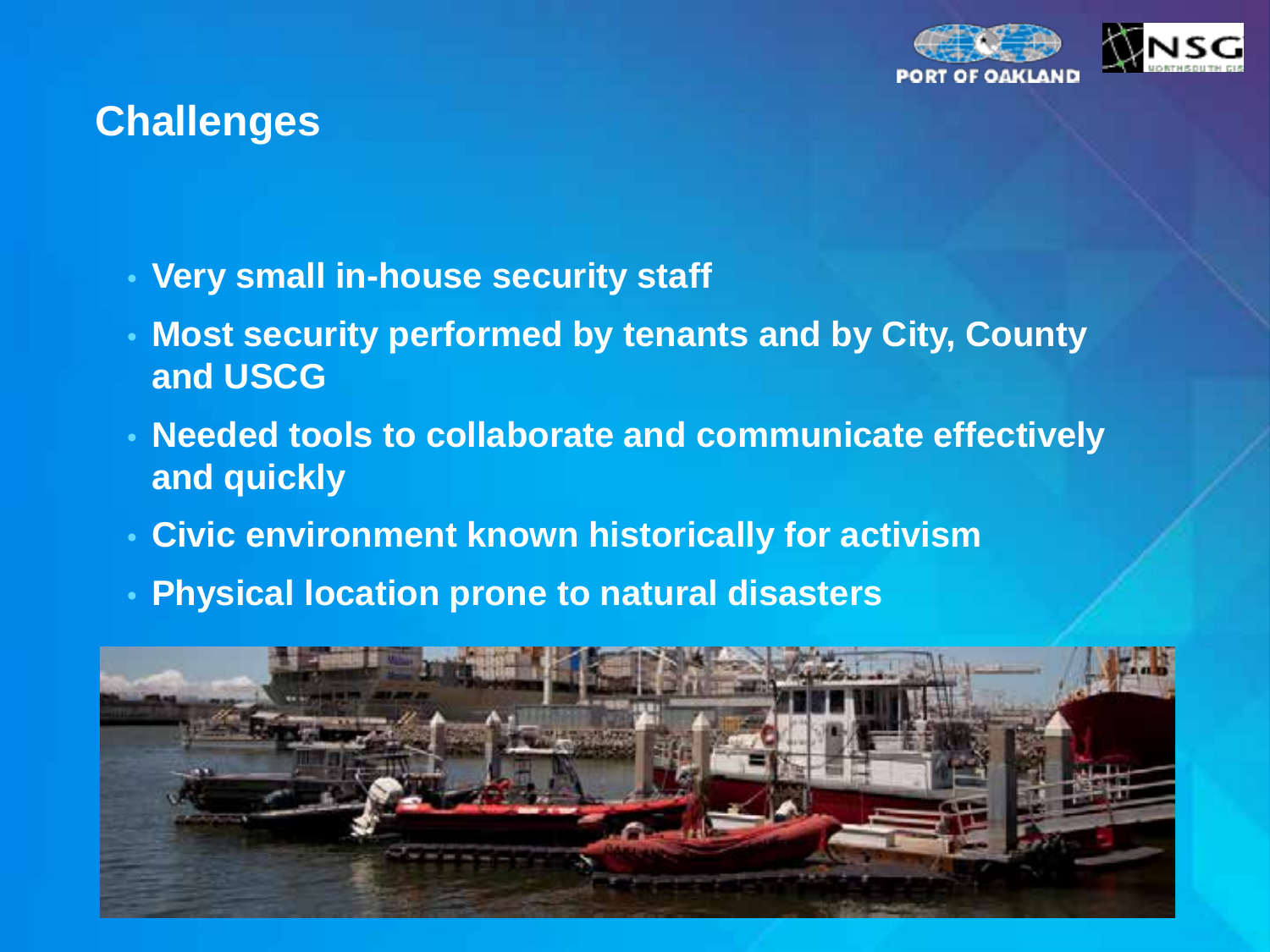

# **Solution: Enterprise GIS on site, replicated to cloud**

- **Geospatial Security Mapping System (GSMS)**
- **Started in 2011 and on-going**
- **Executed by NSG and URS**
- **Funded by federal and state transportation security grants**
- **Managed by Port security management personnel**

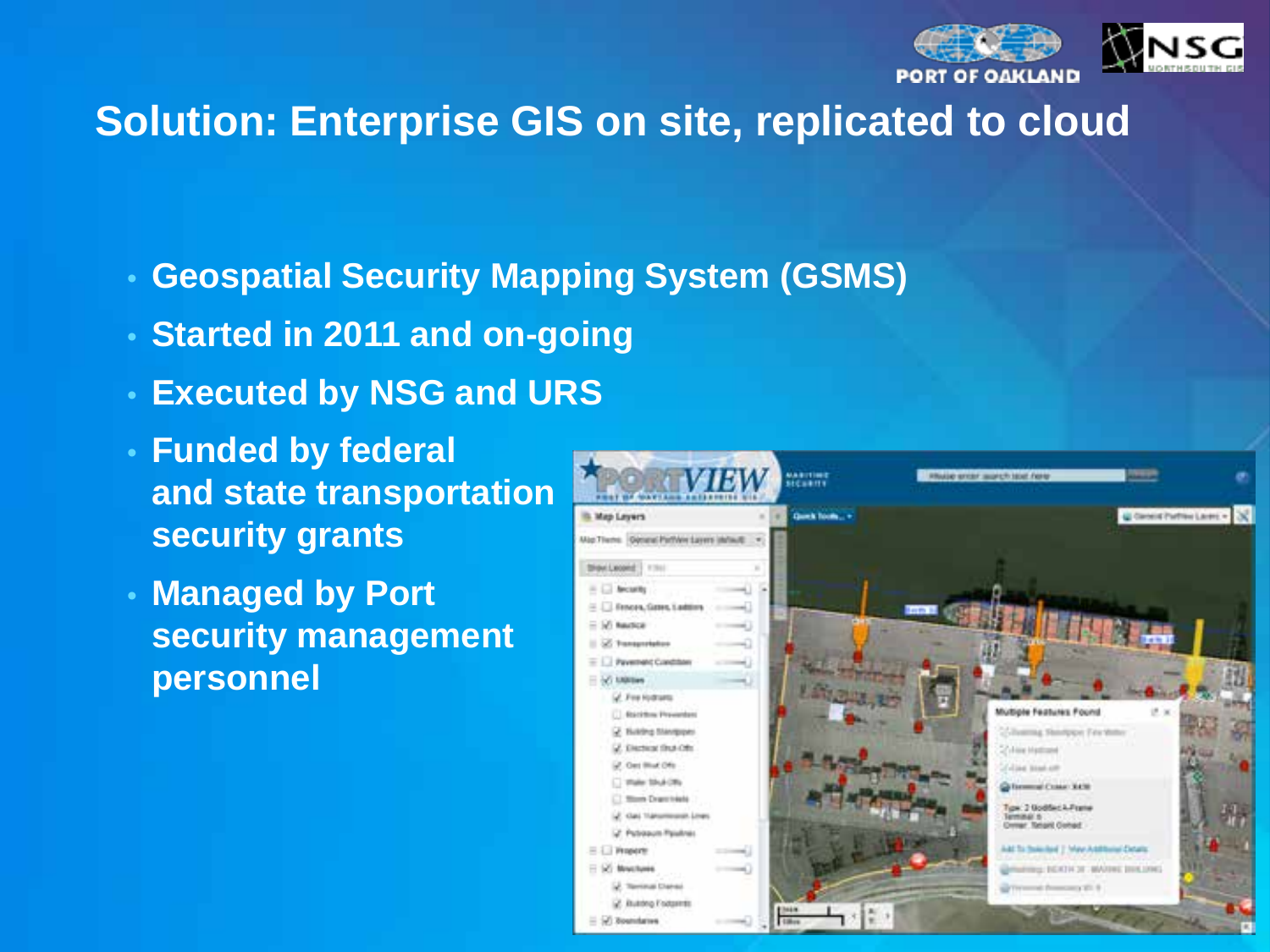

#### **Port started with…**

- **Siloed non-spatial data**
- **No in-house GIS staff**
- **Almost no GIS software nor GIS data**
- **No system failover in the event of an emergency**

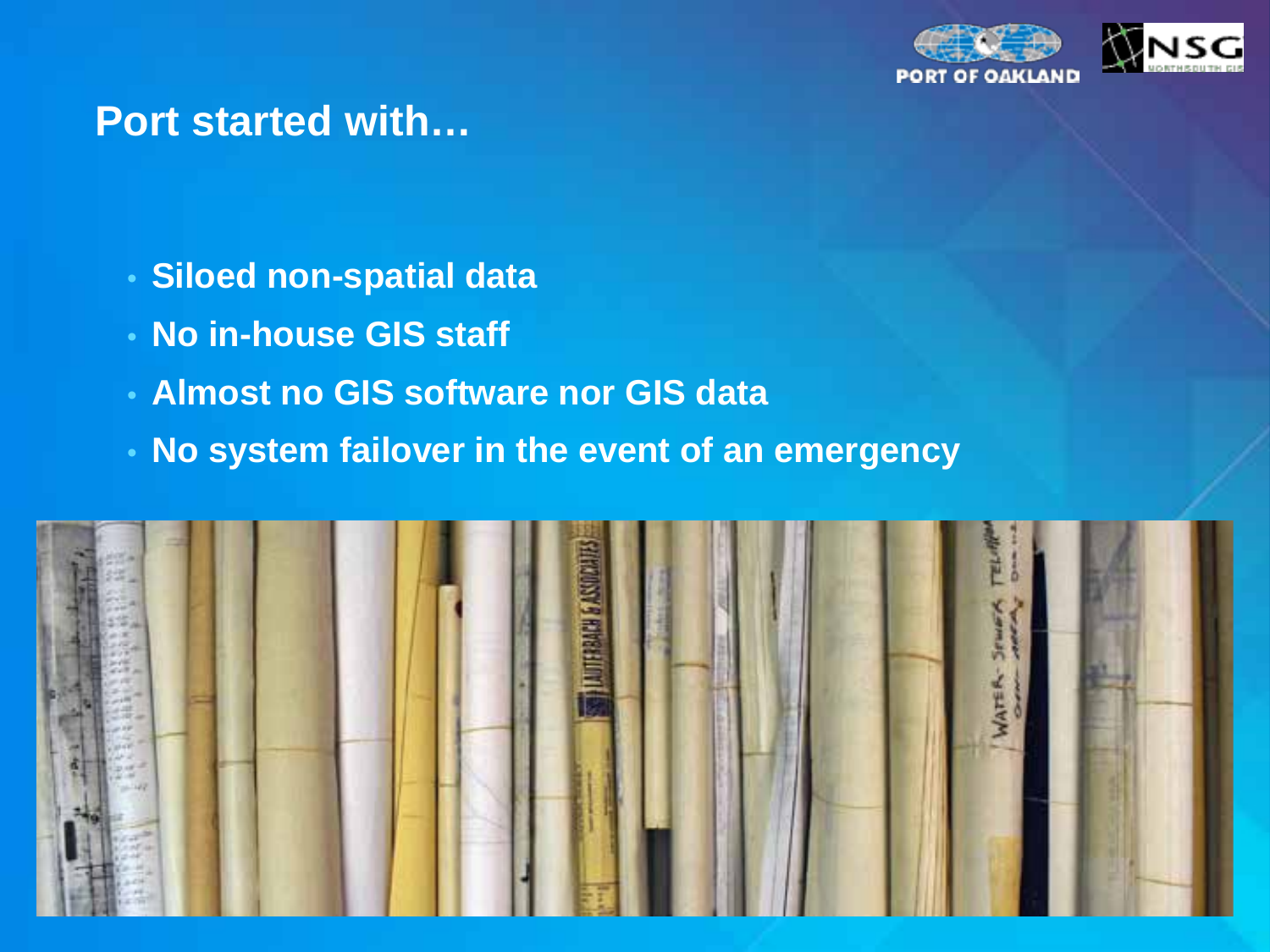

# **Now with GSMS, the Port has…**

- **Lots of software**
- **Lots of data**
- **Lots of users across** *all* **departments, not just security**

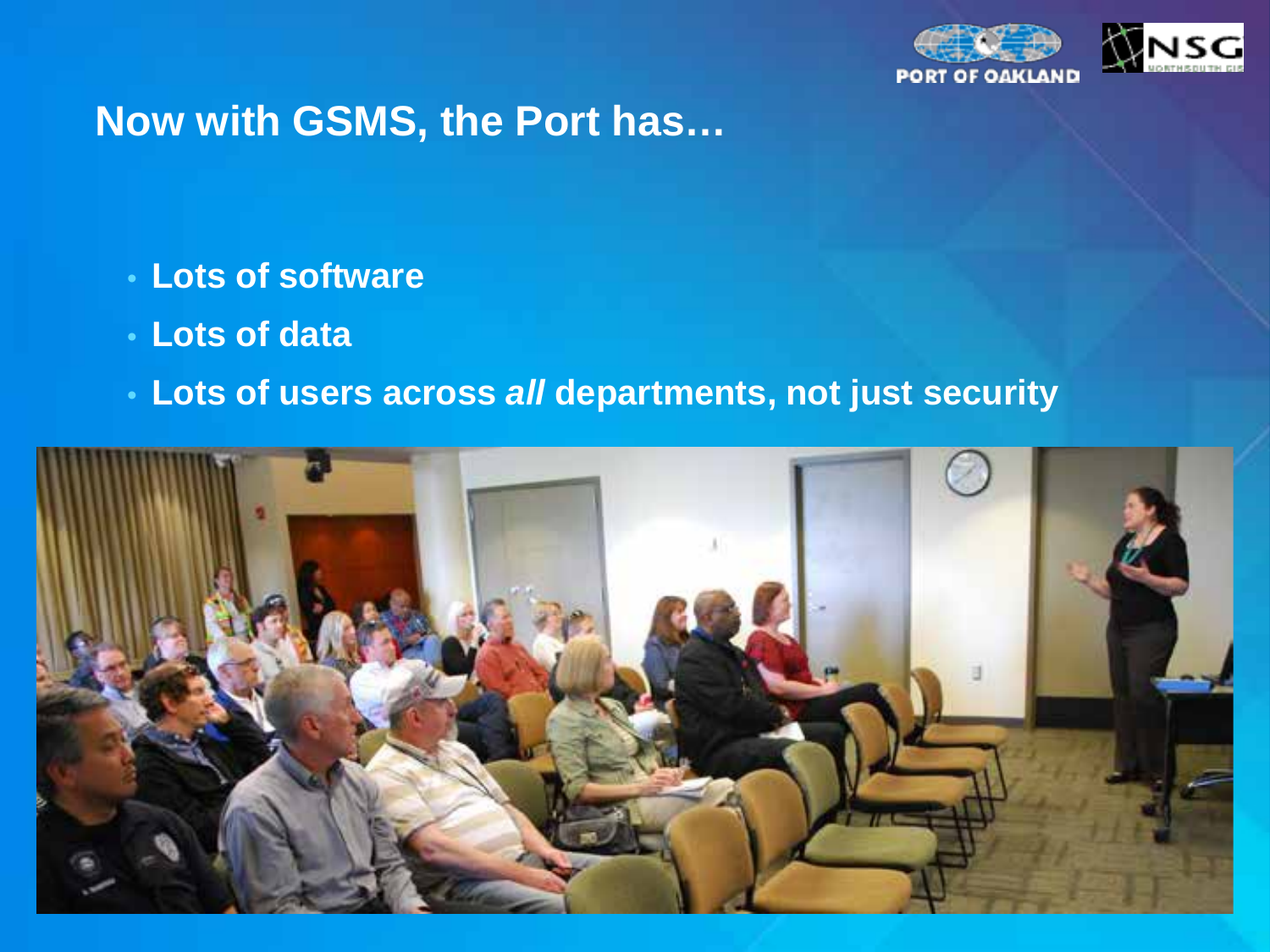

# **Software**

•



Latitude Geographics®

- **Geocortex Essentials**

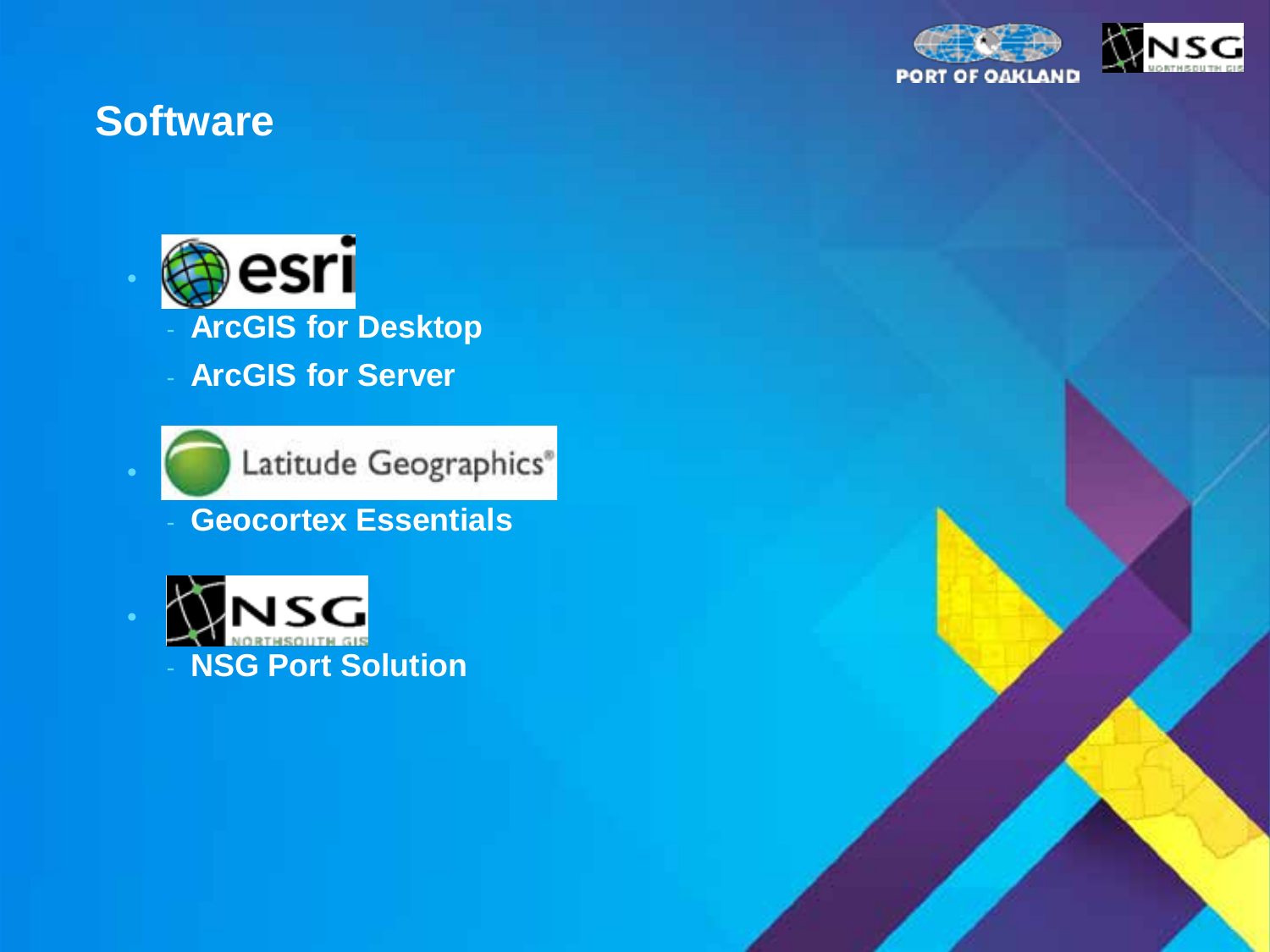

#### **Data – nearly 500 available layers**

• **Live data feeds: CCTV, AIS vessel tracking, weather**

- **Security: fences, gates, building exits, emergency shut offs**
- **Environmental: deed restrictions, contaminated areas**
- **Nautical: depths, buoys, restricted areas**
- **Aviation: pavement condition, runway zones, airspace surfaces**
- **Utilities: electric, telecom, gas, storm water, sewer, potable**
- **Transportation: roads, railroads, evacuation routes**
- **Property: lease and space assignments, country parcels**
- **Boundaries: cranes, buildings, berths, terminals, jurisdictions**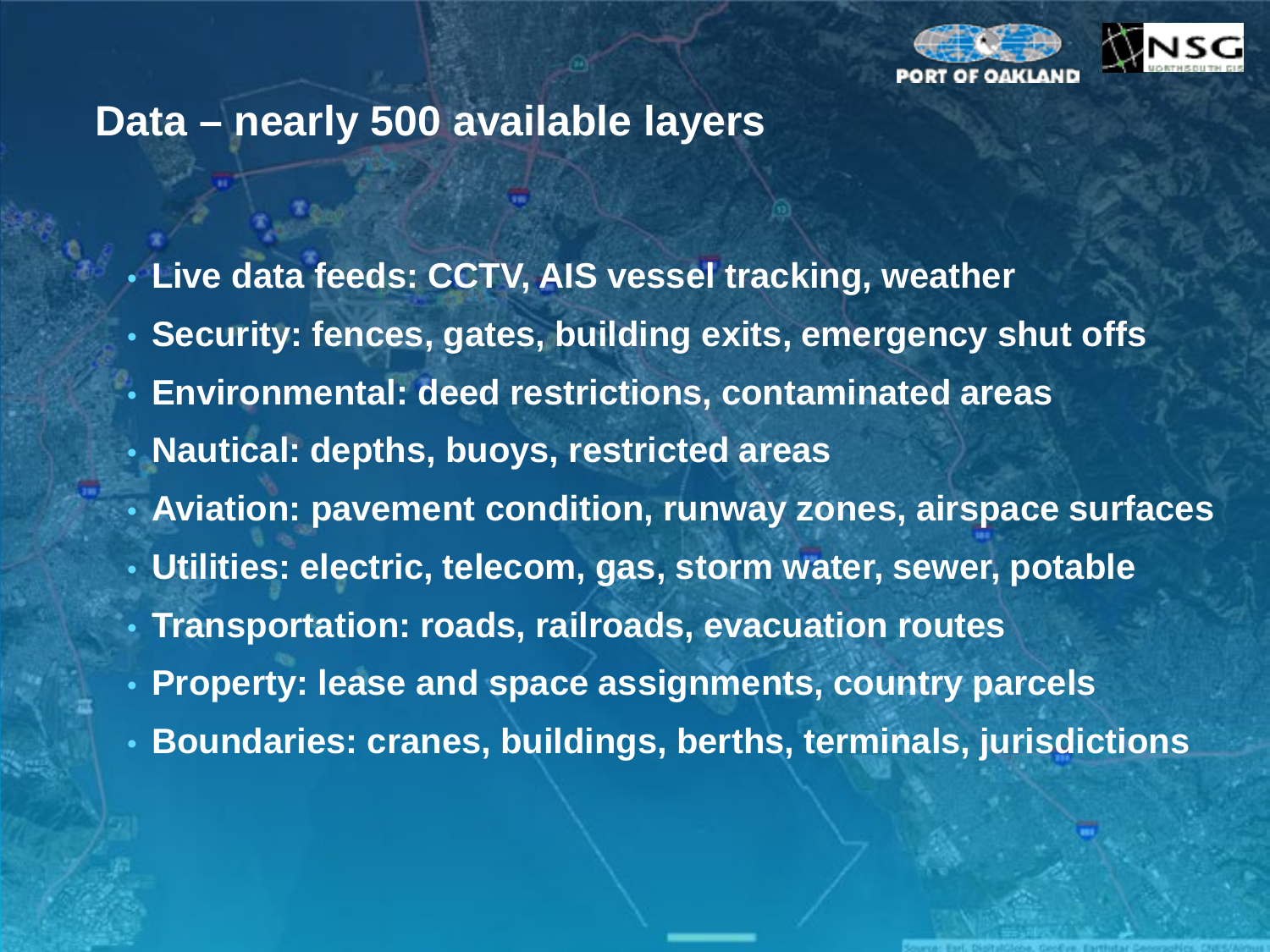

.CarikC08

# **Security applications**

- **Situational Awareness viewer**
	- **Live vessels, weather and CCTV including PTZ**
	- **Linked photos of critical infrastructure**

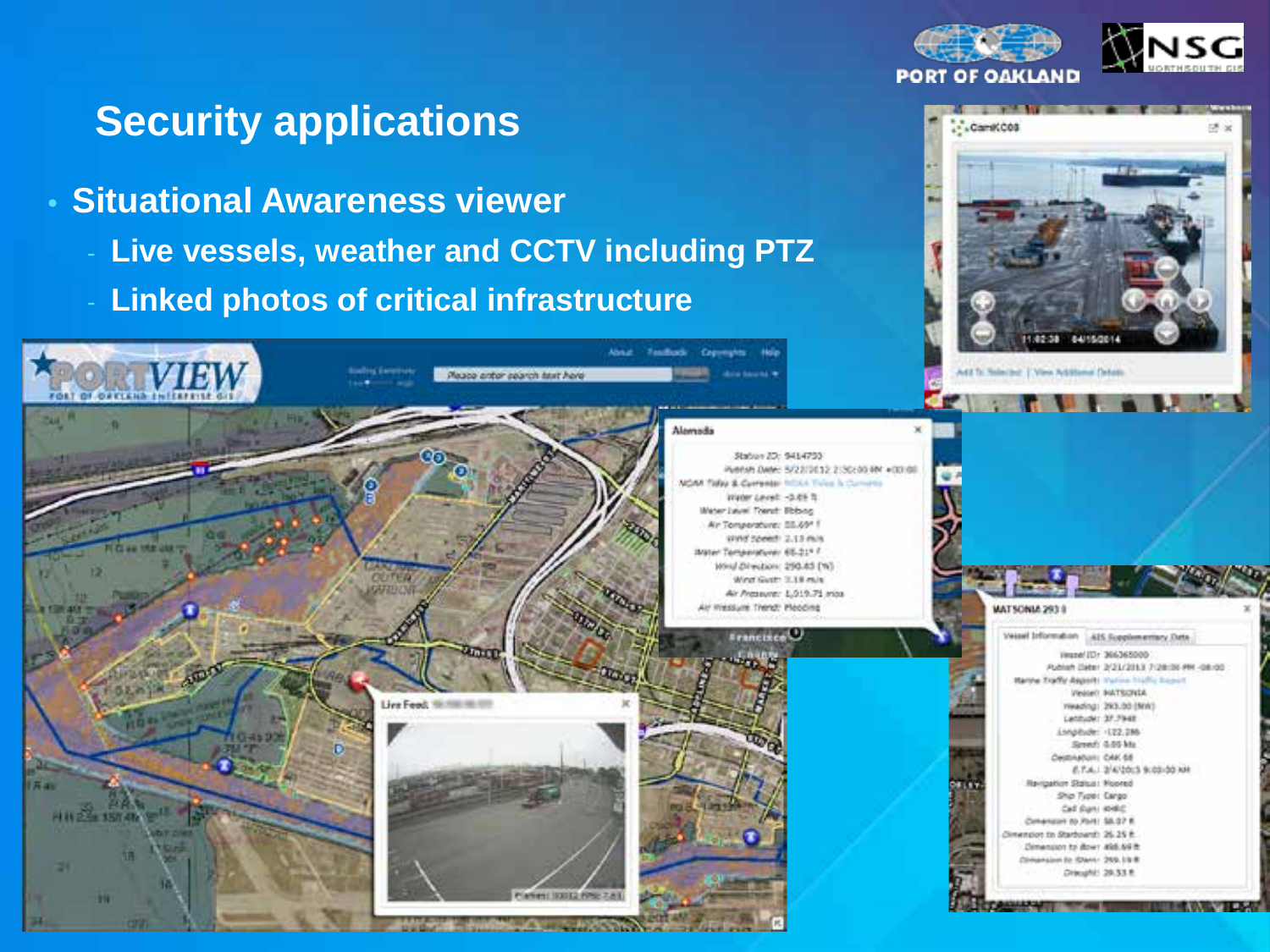

# **Security applications**

- **Situational Awareness viewer**
	- **Live vessels, weather and CCTV**
	- **Linked photos**

PSMS fhinacy Incident

4307

**TICQUARTO** 

CISSupport

Open

High

**Film** 

4/9/2015 5:30 PM

4/9/2015 5:31 PM

Port of Cokland

Train Derailment (Cargo)

**Dakland Fire Department** 

**Oakland Folice Department** 

**Carteret** 

Stalled trucker on railroad coused traction cab to derail - no major

• **Port Security Management System**

FORT SECURITY<br>MANAGEMENT SYSTEM

G

×

 $\overline{\phantom{a}}$ 

Ŀ  $\ddot{\phantom{0}}$ 

ī.

F

G

Cartier



**Incident Details** 

Created By

Status \*

Closed? Incident Type \*

Priority

 $1.1$ 

**Response Party** 

Response Party 2

**Response Party 1** 

Comments

Is Incident

**Created Date** 

Last Edited By

Last Edited Outs

ю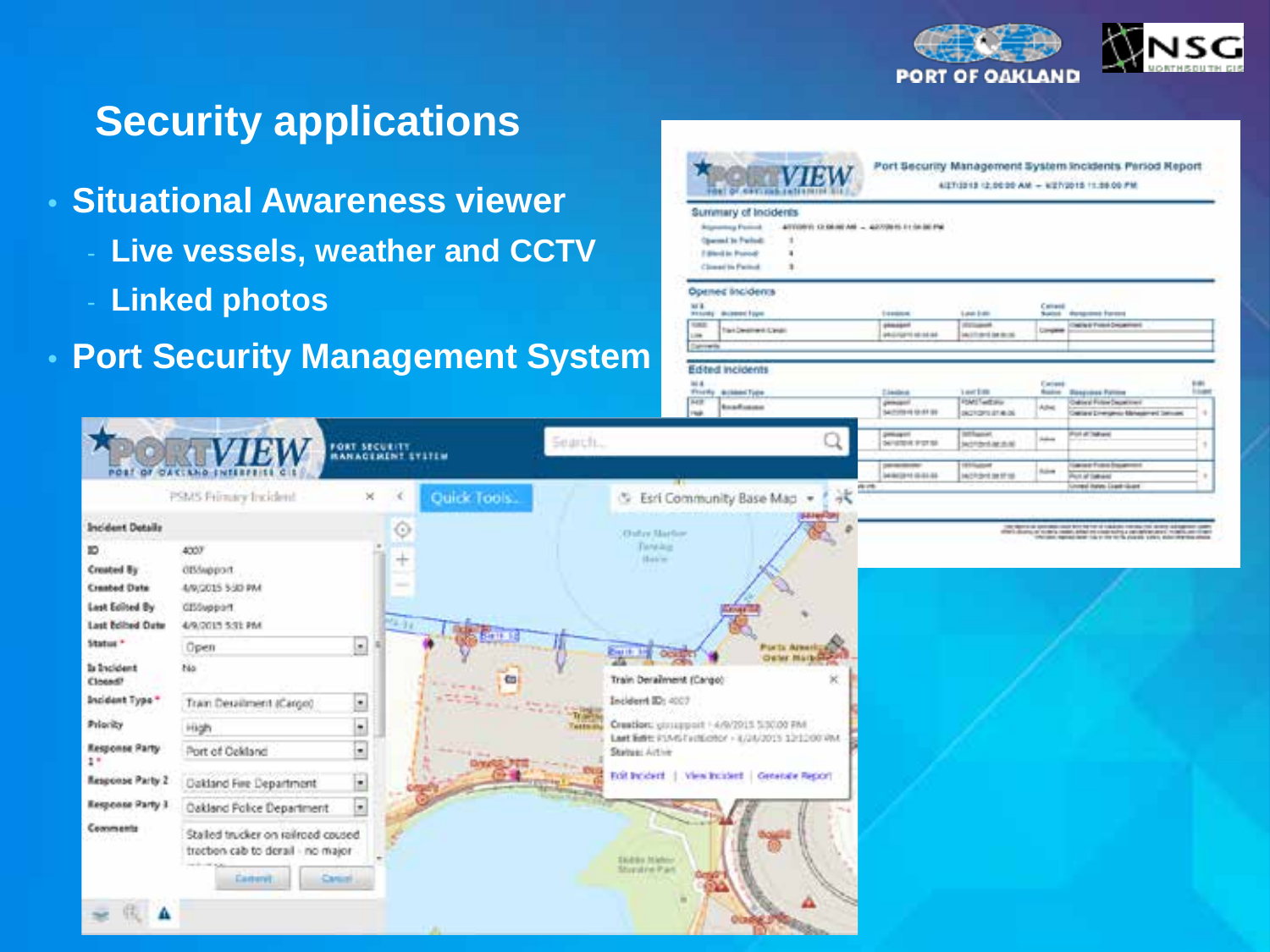

# **Security applications**

- **Situational Awareness viewer**
	- Live vessels, weather and **CCTV** including PTZ
	- **Linked photos of critical infrastructure**
- **Port Security Management System**
- **Incident Reporting app**
- **Asset Inspection app**
- **Mass Notification app**
- **Service Request app**
- **Incident Planning app**

| Security Inspection - Storm Drain Inlet                   |                       |      |         |    |     |      |                |  |
|-----------------------------------------------------------|-----------------------|------|---------|----|-----|------|----------------|--|
| Inspection (D # 4601                                      |                       |      |         |    |     |      |                |  |
| nspection<br>Data <sup>+</sup>                            | 04/11/2014<br>×       |      |         |    |     |      |                |  |
| Name of<br>inspector *<br>General<br>inspection<br>Notes: | April 2014            |      |         |    |     |      |                |  |
|                                                           | Su Mo                 |      |         |    | Th. | ۴v   | 1a             |  |
|                                                           |                       |      | u.      | ź. | ä   | ÷    | 3              |  |
|                                                           | HET.                  | - 21 | ٠       |    | m   |      | 1à             |  |
|                                                           | $10^{-1}$             | 14   | 违       | ١ä | U.  | 18   | 48             |  |
|                                                           | ×                     | m    | Ħ       | Ħ  | 28  | 25.7 | $\overline{z}$ |  |
|                                                           | 2917.25<br>m<br>12    |      |         |    |     |      |                |  |
| Procipitation in<br>Proceding 48<br>Hours <sup>*</sup>    | 17251                 |      |         |    |     |      | ×              |  |
| Evidence of<br>Flooding in<br>Vicinity*                   | <b>No</b><br>×        |      |         |    |     |      |                |  |
| is There<br>Simificant.<br>Debris at<br>Indet?"           | No                    |      |         |    |     |      | $\checkmark$   |  |
| h saucant-<br>Debris Removed<br>fra fti *                 | t00                   |      |         |    |     |      |                |  |
| 'niet Grating? *                                          | $\omega$<br>Flow Grid |      |         |    |     |      |                |  |
| Condition of<br>Cratinal<br>Convolt                       |                       |      | Cancel. |    |     |      | $\sim$         |  |

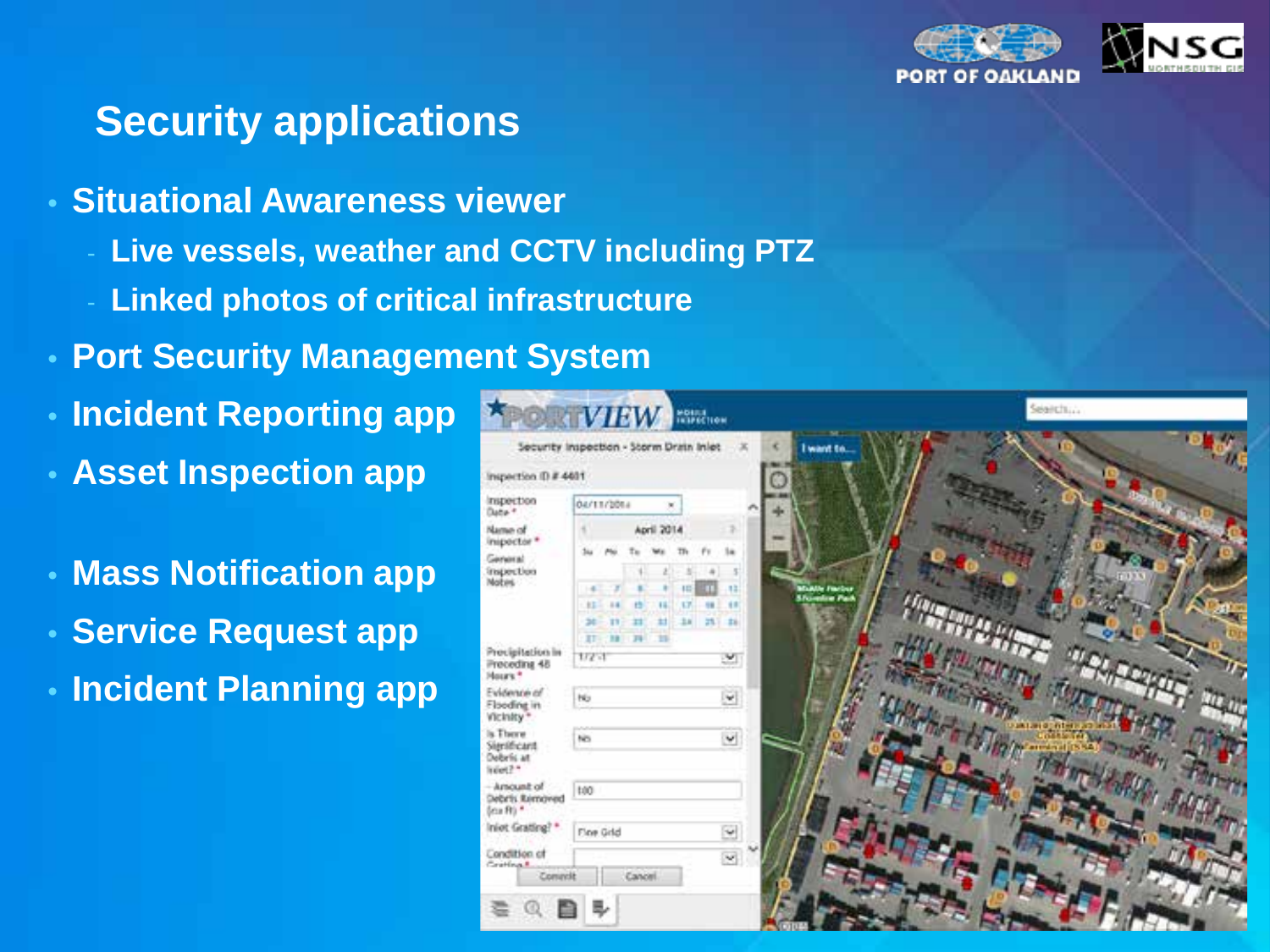

# **Benefits to Security**

- **Planning for events and emergency incidents**
- **Awareness on daily basis**



- **In field inspection of security assets like cameras**
- **Incident reporting like vandalism, accidents, or emergencies**
- **Geographically select areas for mass notification**
- **Service requests for repairs, maintenance**
- **Management of the security operations center**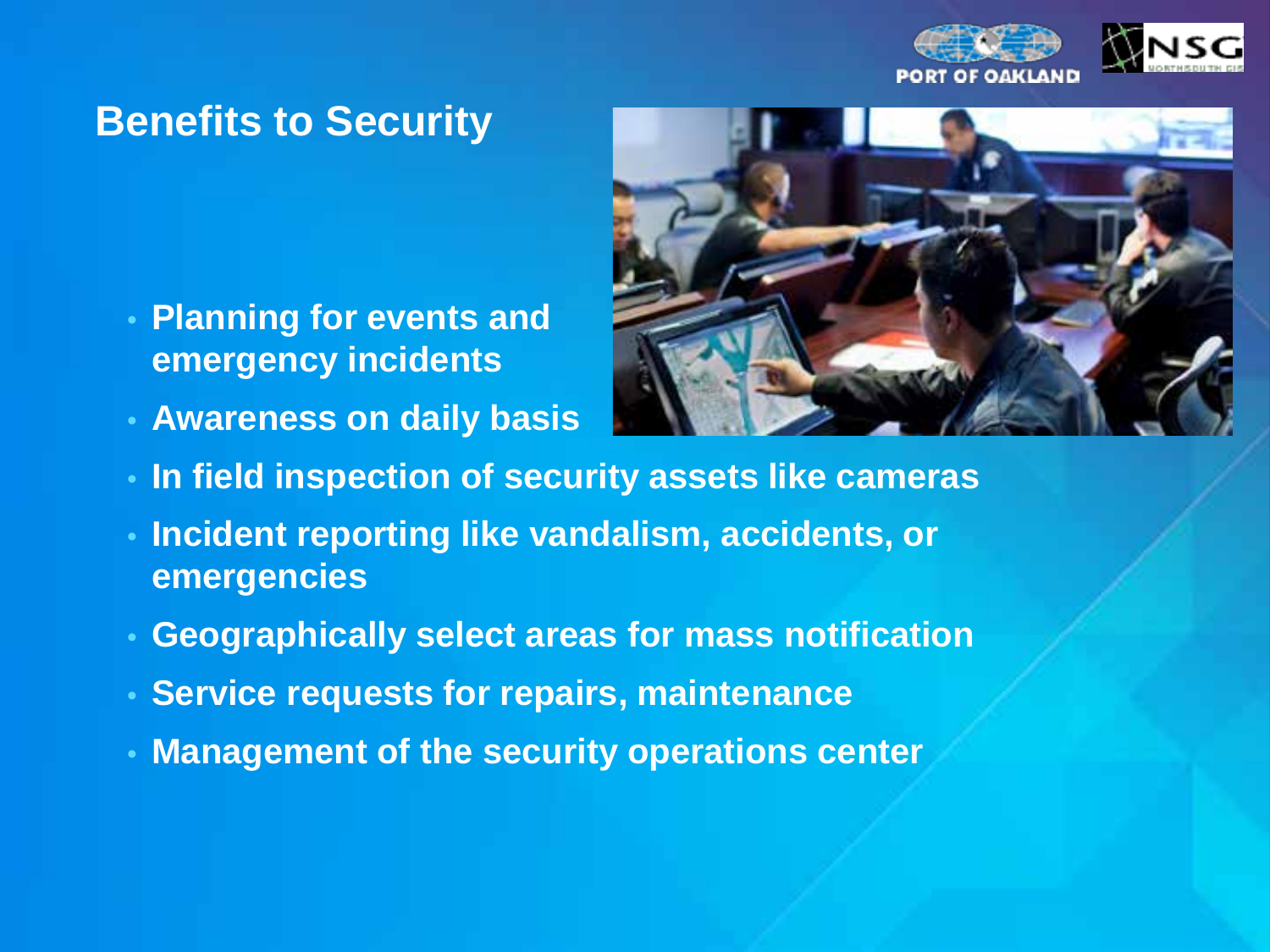

# **Prone to disruptions**

#### • **Natural disasters**

- **1989 Loma Prieta earthquake**
	- **relatively light**
- **2012 Hurricane Sandy**



- **Port of New York and New York suffered \$2 billion in damages (ex. heavy damage)**
- **USGS predicts San Francisco Bay Region 63% probability for one or more 6.7+ earthquakes by 2036.**

#### • **Civic activism**

- **11/2/2011 General Strike (associated with Occupy Oakland): cost port millions in lost revenues and damages**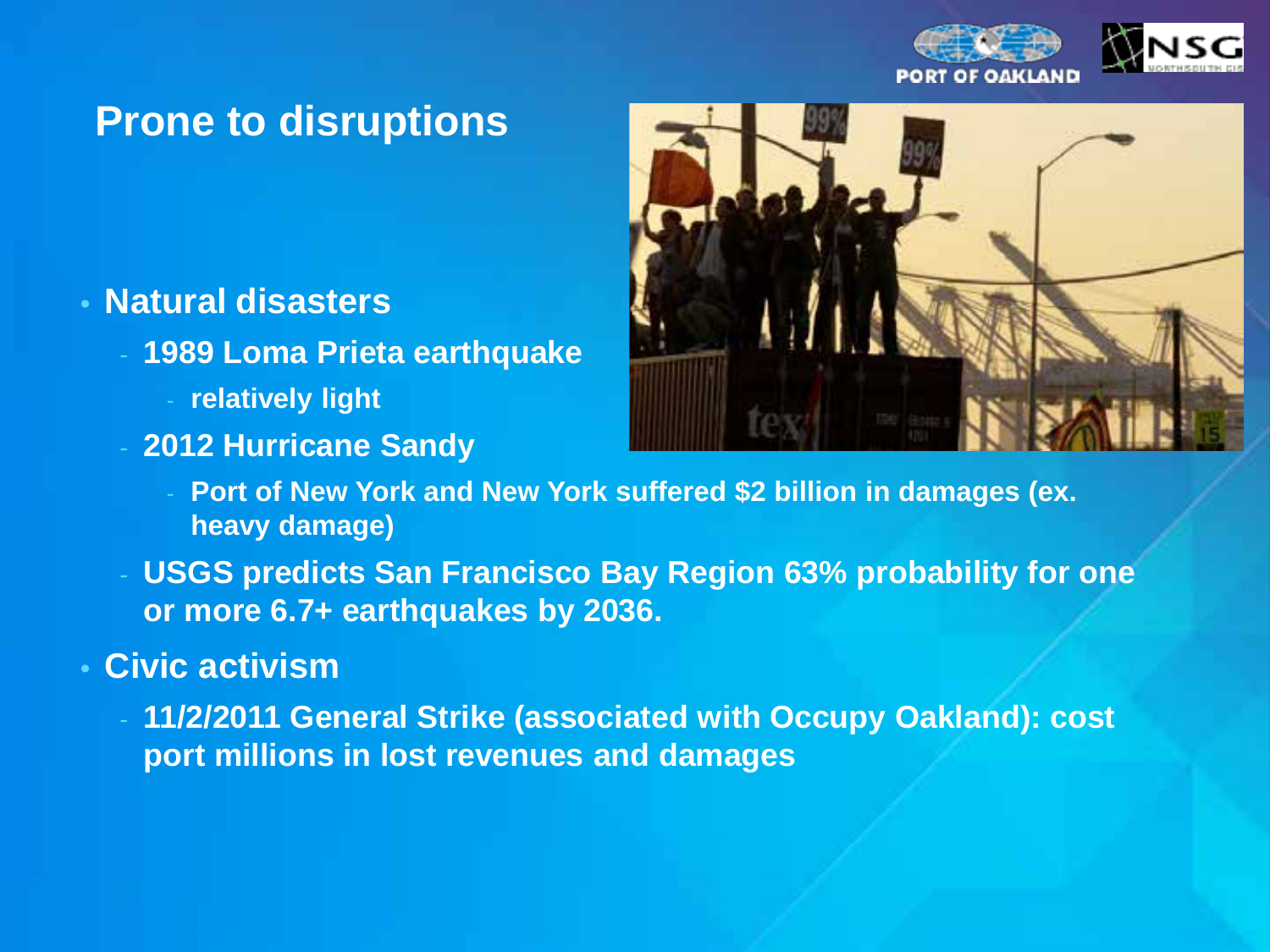

### **Resiliency is vital**

- **GIS plays a critical role in the security of the port**
	- **Emergency response**
	- **Resumption of business operations**

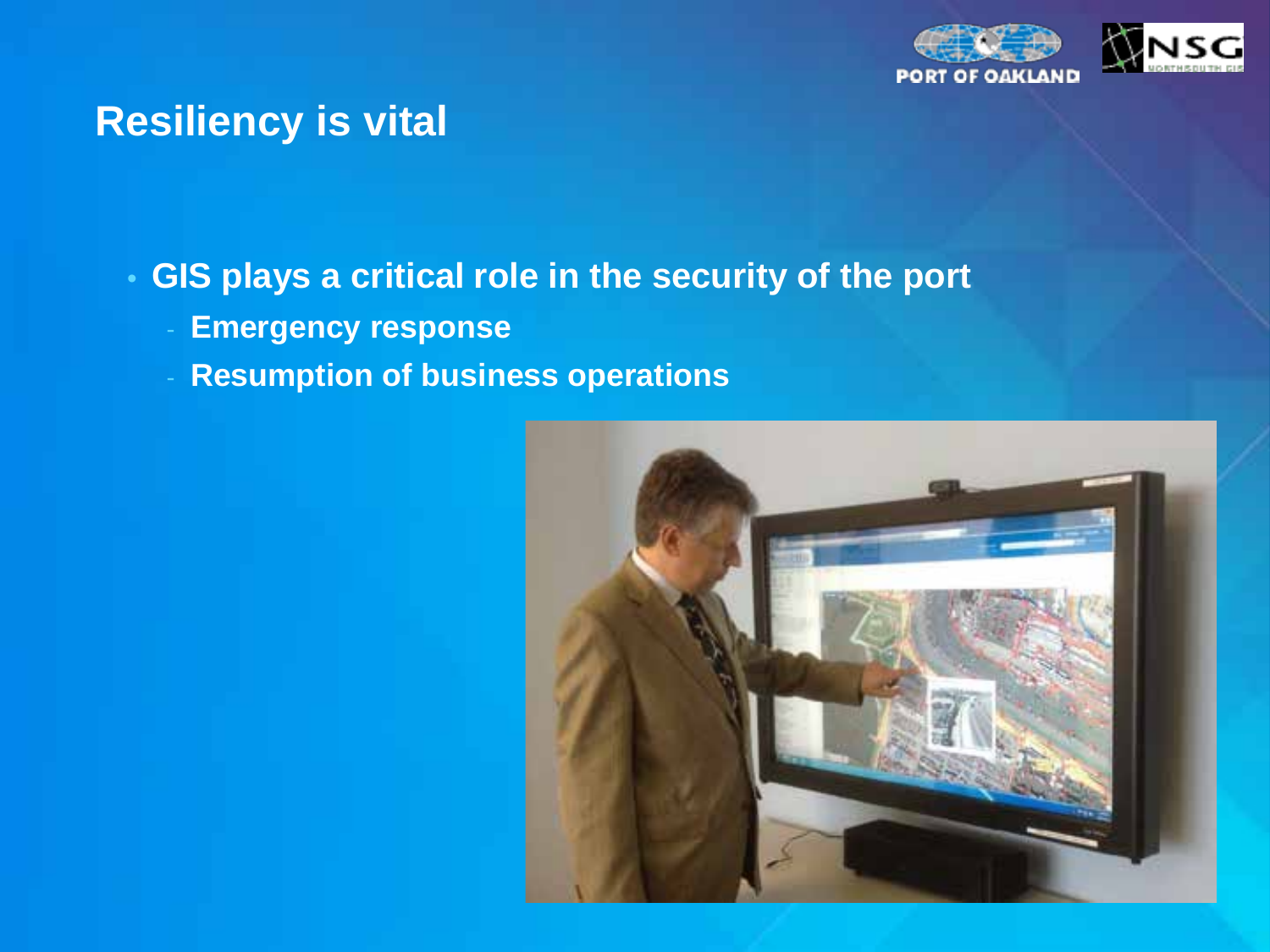

# **Solution: replication off-site in the cloud**

- **Duplicated software and configuration**
- **Replicated data, updated nightly**
- **Hosted, secure virtual server 400 miles away**
- **Return replication for any data collected via apps**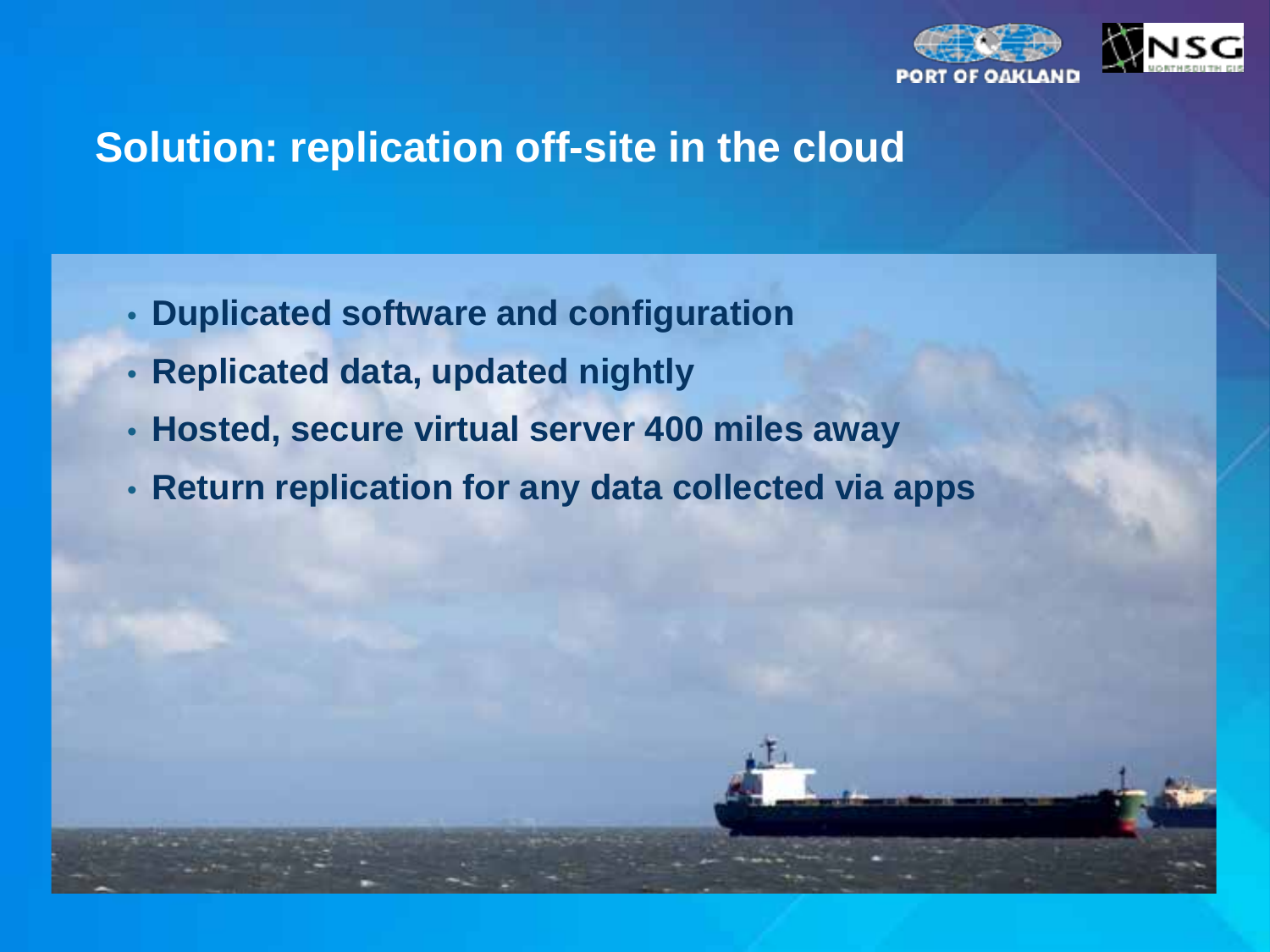

#### **Concerns over cybersecurity**

- **Strike balance between data protection and usability**
- **Remote access available only from cloud site and via secure means**
- **No access to internal servers**

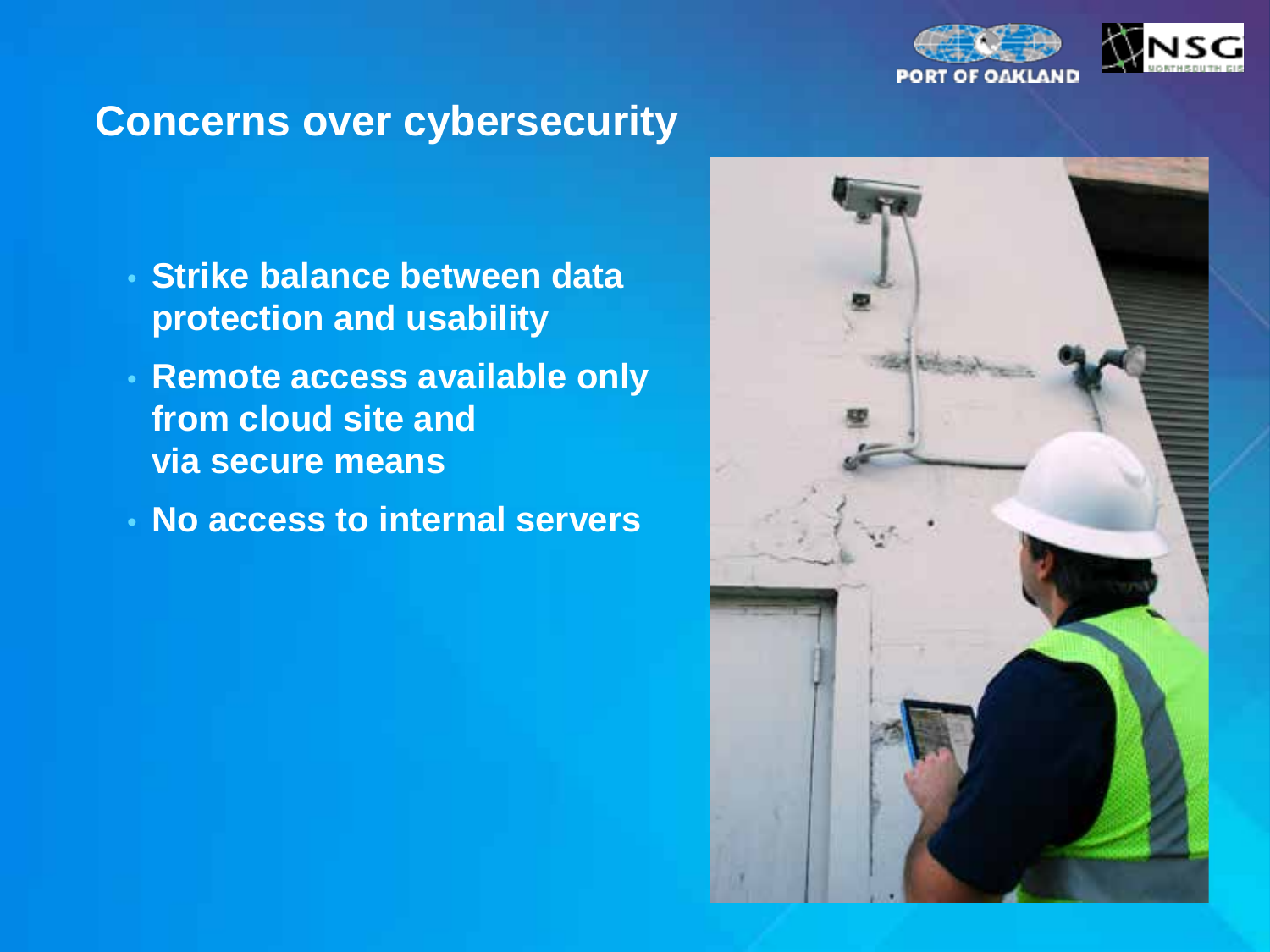

### **Looking ahead**

- **Continue to build staff acceptance and use**
- **Expand ROI in other departments**
	- **Environmental and Maintenance inspections**
	- **Engineering and Maintenance access to data**
	- General events planning (ex. construction road closures)
	- **Map Quality Feedback and Document Geolinker apps**
- **More collaboration with terminal tenants**